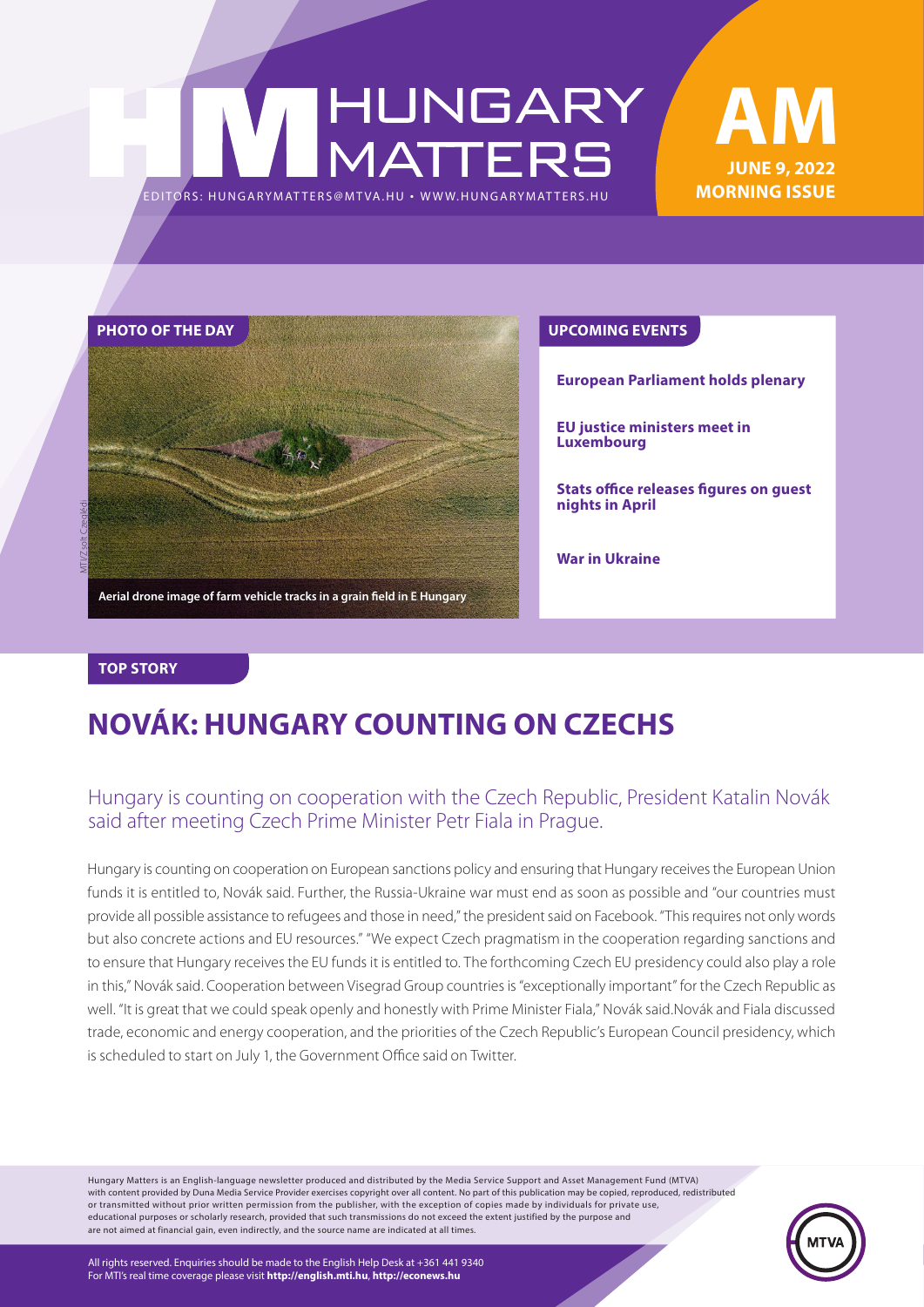### **PARLIAMENT EXTENDS WAR-RELATED SPECIAL LEGAL ORDER UNTIL NOV 1**

Parliament voted on Wednesday to extend the state of special legal order in view of the war in Ukraine. The law on special legal order, expanded to include the descriptions "humanitarian catastrophe" and "war in a neighbouring country", was approved in a fast-tracked procedure with 116 votes in favour and 43 votes against. It aims to ensure that the government has all the tools needed to help people fleeing from the war and protect the country from its unfavourable economic effects. It is to remain in effect until 1 November, 2022.

### **FIDESZ MEP: 'WE REJECT EUROPEAN LEFT'S PETTY ATTACKS'**

Balázs Hidvéghi, an MEP of Hungary's ruling Fidesz, has said: "We reject the series of petty attacks by the European left which have already created division and which weaken the EU's ability to act in a crisis situation". Commenting on the plenary debate on the rule of law situation in Poland and the European Commission's approval of the recovery plan for that country, Hidvéghi said the approval had come after several months of delays for Poland in accessing funding it is entitled to. "The fact that the

commission finally took this decision shows that all previous attacks and accusations against Poland were nothing other than political hysteria and blackmail with no real grounds," the MEP told MTI. "Leftwing and radical left deputies, groups and forces" in the European Parliament were bent on continuing their "petty accusations and political blackmail" and their "ideological attacks against the Christian Democratic Polish government the same way they have been acting against Hungary for a long time," Hidvéghi said. EU member states must bond together and respect each other "when there is a war next door". "This is the only way to make common decisions at a time when Europe is threatened by an economic, migration and energy crisis," he said.

The MEP said it was high time the commission approved Hungary's recovery plan, insisting that "Hungary is entitled to receive those funds, because the country has done all it could to prepare an appropriate plan". "It is time for the commission to act on this because in a war situation what is needed is unity," Hidvéghi said, adding that Hungary had taken in the largest number of refugees in proportion to its population. "The act of withholding funding that Hungarians are entitled to is part of a series of political-ideological attacks, it must be accepted that the EU is composed of 27 member states

with a wide range of traditions, cultures and decisions, and creating harmony among these needs mutual trust and respect," he said.

### **SZIJJÁRTÓ: LOGISTICS KEY SECTOR**

The government sees logistics as a key sector, a benchmark of the economy's versatility in a changing world economy, Péter Szijjártó, the minister of foreign affairs and trade, said on Wednesday. The minister spoke at an event where logistics company Revesz Transz announced a 3.2 billion forint (EUR 8.2m) investment to build warehouses in Tiszaújváros and Kazincbarcika, in north-eastern Hungary. The investment is supported by a 1.4 billion government grant and will create 100 jobs, he said. The sector has faced "serious challenges" in recent years but has ensured uninterrupted supplies in Hungary even during the hardest of times, he said.

The sector's production value grew by 39% the first quarter of 2022, surpassing 1,000 billion forints, he said. Last year, it made up 5.5% of GDP, with 290,000 employees in the sector moving some 310 million tonnes of goods, he said. The government has supported 29 logistics investments in the past eight years, contributing to 4,000 new jobs, he said. The new investments are linked to growing demand from oil and gas company MOL and chemical manufacturer BorsodChem, he added.

Hungary Matters is an English-language newsletter produced and distributed by the Media Service Support and Asset Management Fund (MTVA) with content provided by Duna Media Service Provider exercises copyright over all content. No part of this publication may be copied, reproduced, redistributed or transmitted without prior written permission from the publisher, with the exception of copies made by individuals for private use, educational purposes or scholarly research, provided that such transmissions do not exceed the extent justified by the purpose and are not aimed at financial gain, even indirectly, and the source name are indicated at all times.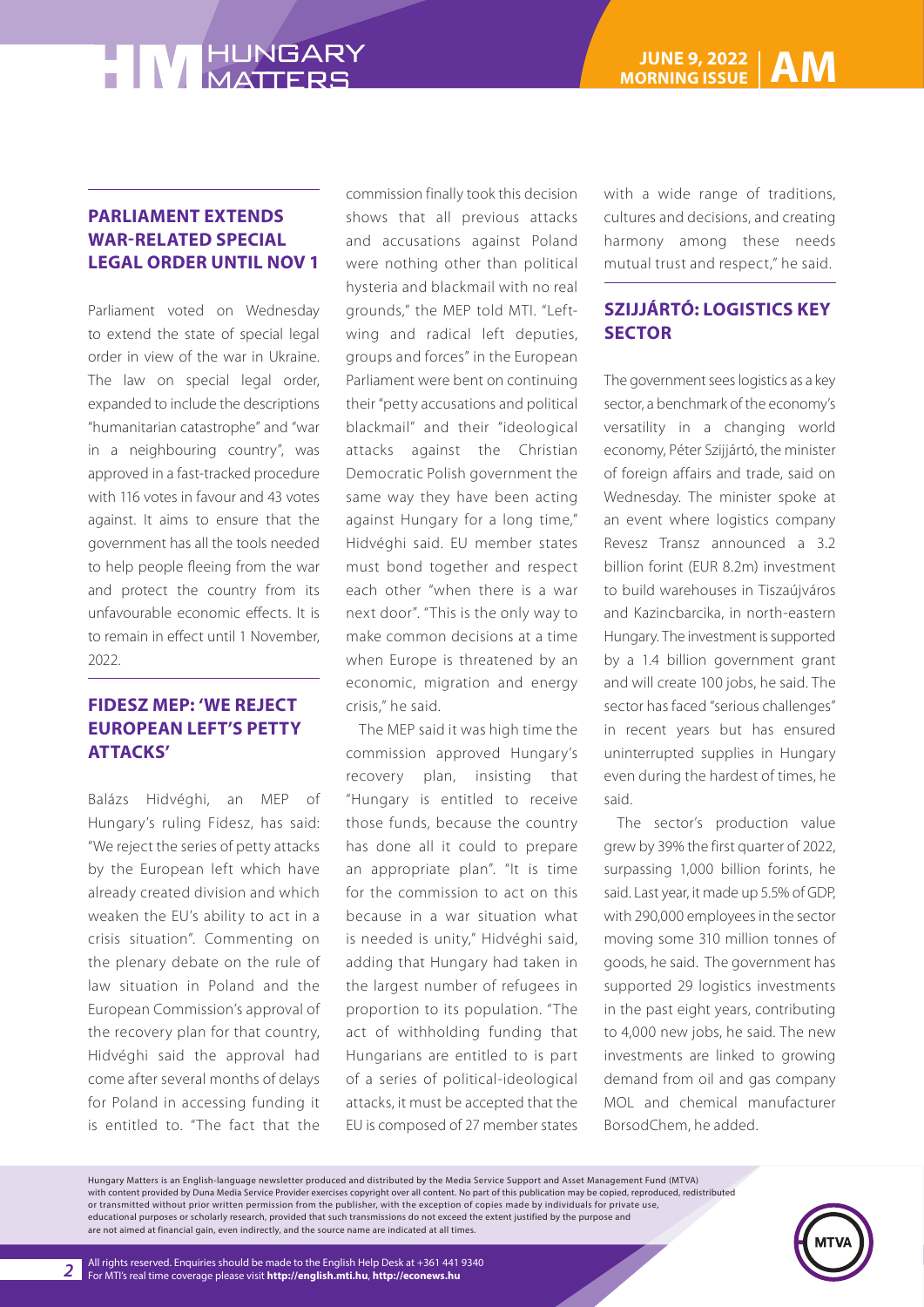### **SZIJJÁRTÓ: HUNGARY'S INTEREST LIES IN STRONG EU WITH STRONG MEMBER STATES**

Hungary's interest lies in a strong and united European Union, but this requires first and foremost strong member states rather than a United States of Europe, the foreign minister said in parliament on Wednesday, answering a question by a co-ruling Christian Democrat lawmaker. The Hungarian government does not agree with the "extremist and erroneous" concept aimed at creating a United States of Europe, a concept that "would eternally weaken the nations in Europe", the foreign ministry quoted Péter Szijjártó as telling Imre Vejkey. "Only strong member states will make a strong EU. And a nation can only remain strong if it insists on preserving its traditions, national, cultural, religious and historical values," Szijjártó said. Brussels has attempted "to weaken this bond" over the past years, he said, adding that this could lead to "a weakening of member states and thereby of the EU as a whole".

### **OPPOSITION PARTIES SLAM DRAFT BUDGET AS 'AUSTERITY BUDGET'**

Opposition parties have slammed the Hungarian draft budget submitted on Tuesday as "an austerity budget". Jobbik deputy leader Dániel Z. Kárpát said the budget contained austerity measures to the tune of 2,000 billion forints (EUR 5.1bn), "including indirect effects". He insisted the government was allowing multinationals and banks to pass growing burdens on to consumers. By refusing to cut VAT on basic foods and children's items, the government is taking the value of family allowances out of people's pockets multiple times, he said.

Socialist lawmaker Zoltán Vajda, the head of parliament's budgetary committee, said in a video posted on Facebook that the budget was anticipating much larger revenues and much smaller expenditures than this year's, "and only staggering austerity can account for the difference". The social, health-care sector and pensions will be the biggest losers of the 2023 budget, he said. Welfare spending, at 24.6% of GDP this year, will drop to 23.6% in 2023, he said. Contrary to the government's assertion that the budget would save money on ministries, they are set to receive nearly 9,200 billion forints in 2023, as against 7,500 billion in 2022, he added.

László Toroczkai, leader of the radical Mi Hazánk (Our Homeland) party, told a press conference the budget reflected the government's acknowledgement of the need for agriculture and food industry developments in the face of a looming food crisis. At the same time, he called for further windfall taxes on the "profiteers of the coronavirus pandemic" such as IT giants and multinational companies "with German roots". Toroczkai slammed the government decision to exclude small

companies and municipalities from the cap on energy costs, a measure extended from private consumers during the coronavirus pandemic.

Ruling Fidesz said in response that the parties "now invoking austerity and inflation have made it clear multiple times over the past months that they would scrap the cap on household utility bills, push the country into war, and mire Hungarians in the energy sanctions". Inflation is soaring in Europe due to the war in Ukraine and Brussels sanctions, and Hungary's government has introduced unique measures to protect families and pensioners, the statement said.

### **DK CALLS ON GOVT TO PRESERVE UTILITY PRICE CUTS FOR MUNICIPALITIES**

The opposition Democratic Coalition (DK) is submitting a draft proposal requesting that the government maintain the cap on energy costs for local governments. Deputy DK leader Erzsébet Gy Németh noted at an online press briefing that the utility price scheme had been expanded to small companies and local authorities during the coronavirus pandemic. The financial situation of local governments has stayed the same after the expiration of the special legal order imposed in response to the pandemic, she said. Ahead of the elections [in April], "the government spent money as if there was no tomorrow," she said. "Now, the coffers are empty

Hungary Matters is an English-language newsletter produced and distributed by the Media Service Support and Asset Management Fund (MTVA) with content provided by Duna Media Service Provider exercises copyright over all content. No part of this publication may be copied, reproduced, redistributed or transmitted without prior written permission from the publisher, with the exception of copies made by individuals for private use, educational purposes or scholarly research, provided that such transmissions do not exceed the extent justified by the purpose and are not aimed at financial gain, even indirectly, and the source name are indicated at all times.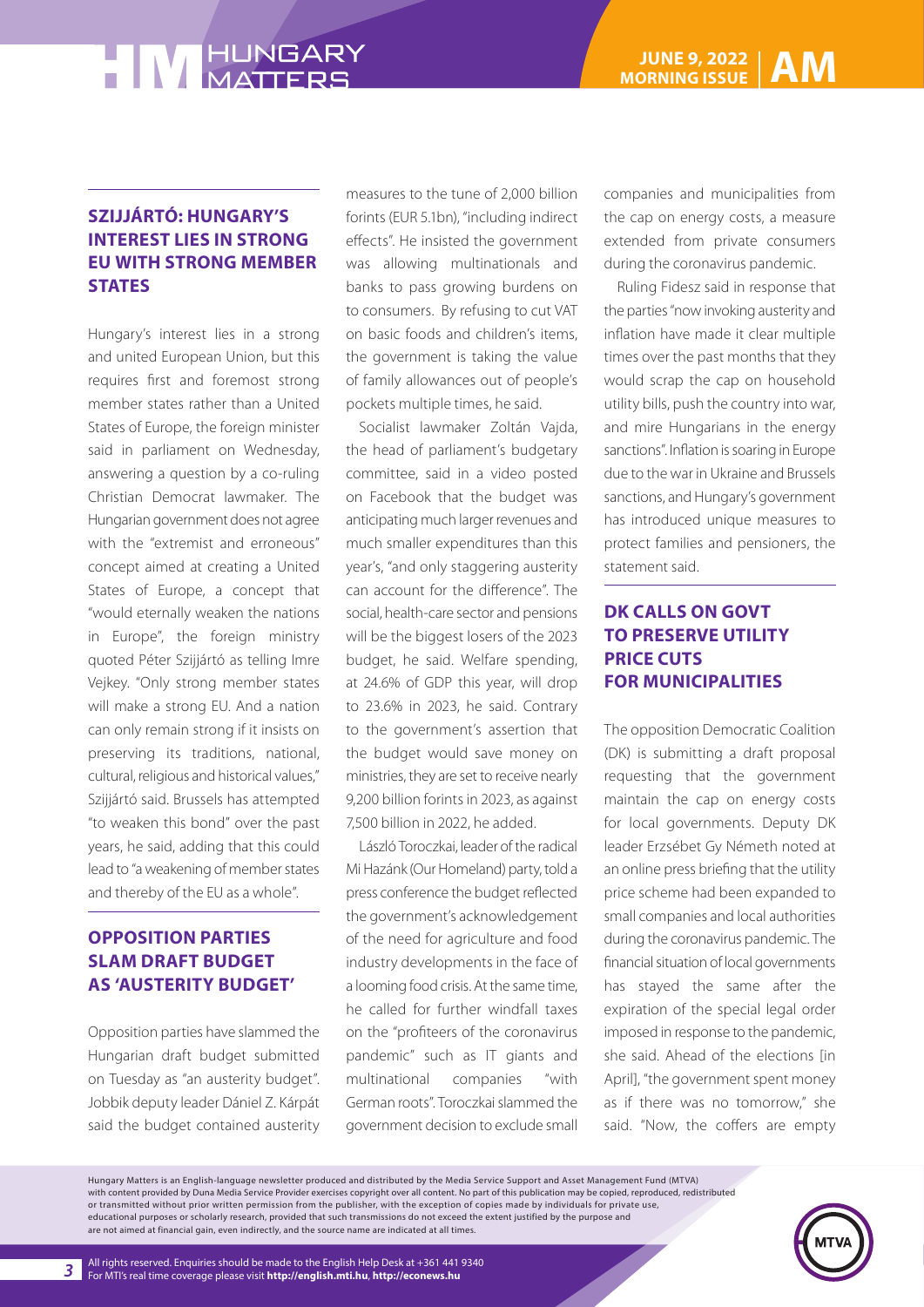and Hungarians, families, local governments and small companies will pay the price," she added.

### **LMP CALLS FOR WAGE INCREASE TO MATCH INFLATION IN PUBLIC SECTOR**

The co-leader of opposition LMP called for wage increase in the public sector to match inflation on Wednesday. Máté Kanász-Nagy told a press conference that raising the salaries of Prime Minister Viktor Orbán and other government members was not enough for guaranteeing the quality of public services.

The salaries of teachers, social workers, nurses and elderly care workers also need to be increased, he said. Parliament is scheduled to hold a debate later in the day on a proposal in line with which Orbán would "take care of" increasing the wages of the members of the government. Under the proposal, the rate of increase would also be decided by the prime minister, Kanász-Nagy said. He added that Orbán's salary had increased by 233% in the past 12 years, while the salaries for state secretaries have gone up by 75.5%. The problem is not that leaders get more money but that public sector workers again get neglected, he said. Answering a question, he said that in addition to a one-time wage increase matching inflation, teachers' wages should also be tied to the minimum wage. If Hungary wants to close the gap with Austria in terms of teachers' wages by 2030, then they must increase by 100,000 forints (EUR 260) annually, he said.

### **COE NOTES HUNGARY IMPROVEMENTS IN FIGHTING MONEY LAUNDERING, TERRORIST FINANCING**

Hungary has improved measures to combat money laundering and terrorist financing, with positive steps taken by the authorities resulting in an upgrade of Hungary from "partially compliant" to "largely compliant", Moneyval, the Council of Europe's expert body against money laundering, said in a report released in Strasbourg on Wednesday. Moneyval (Committee of Experts on the Evaluation of Anti-Money Laundering Measures and the Finance of Terrorism) said that its review had focused on Hungary's enhanced due diligence requirements for correspondent banking relationships, obligations for financial groups and companies register. Hungary has demonstrated good progress in the level of compliance with FATF (Financial Action Task Force) standards in these three areas, the report said. Full compliance has been achieved with five of the 40 FATF recommendations constituting the international Anti-Money Laundering and Terrorist Financing (AML/CFT) standard, it said. Hungary retains minor deficiencies in the implementation of 32 recommendations where it has been found "largely compliant". Three recommendations (on non-profit organisations, on new technologies, on cash couriers) remain "partially complaint", it added. Hungary has no "non-compliant" ratings, the expert body said in its report. "All in all, Hungary has succeeded in meeting the general expectation of Moneyval for countries to have addressed most - if not all - of the technical compliance deficiencies within five years after the adoption of the mutual evaluation report," it said. "Hungary will remain in enhanced follow-up and will continue to report back to Moneyval on progress to strengthen its implementation of AML/CFT measures. Hungary is expected to report back in two years' time," it added.

### **FIDESZ MEP: HUNGARY DOING EVERYTHING IT CAN FOR PEACE IN UKRAINE**

Hungary is doing everything possible to help bring about peace in Ukraine, Kinga Gál, an MEP of ruling Fidesz, said in Strasbourg on Wednesday, noting that the country had backed all six of the EU's sanctions packages against Russia. Hungary supported the first five sanctions packages as they were, and the sixth one on phasing out Russian oil imports on the condition that it would not apply to pipeline deliveries, Gál told MTI. She said Prime Minister Viktor Orbán had been successful in protecting the Hungarian

Hungary Matters is an English-language newsletter produced and distributed by the Media Service Support and Asset Management Fund (MTVA) with content provided by Duna Media Service Provider exercises copyright over all content. No part of this publication may be copied, reproduced, redistributed or transmitted without prior written permission from the publisher, with the exception of copies made by individuals for private use, educational purposes or scholarly research, provided that such transmissions do not exceed the extent justified by the purpose and are not aimed at financial gain, even indirectly, and the source name are indicated at all times.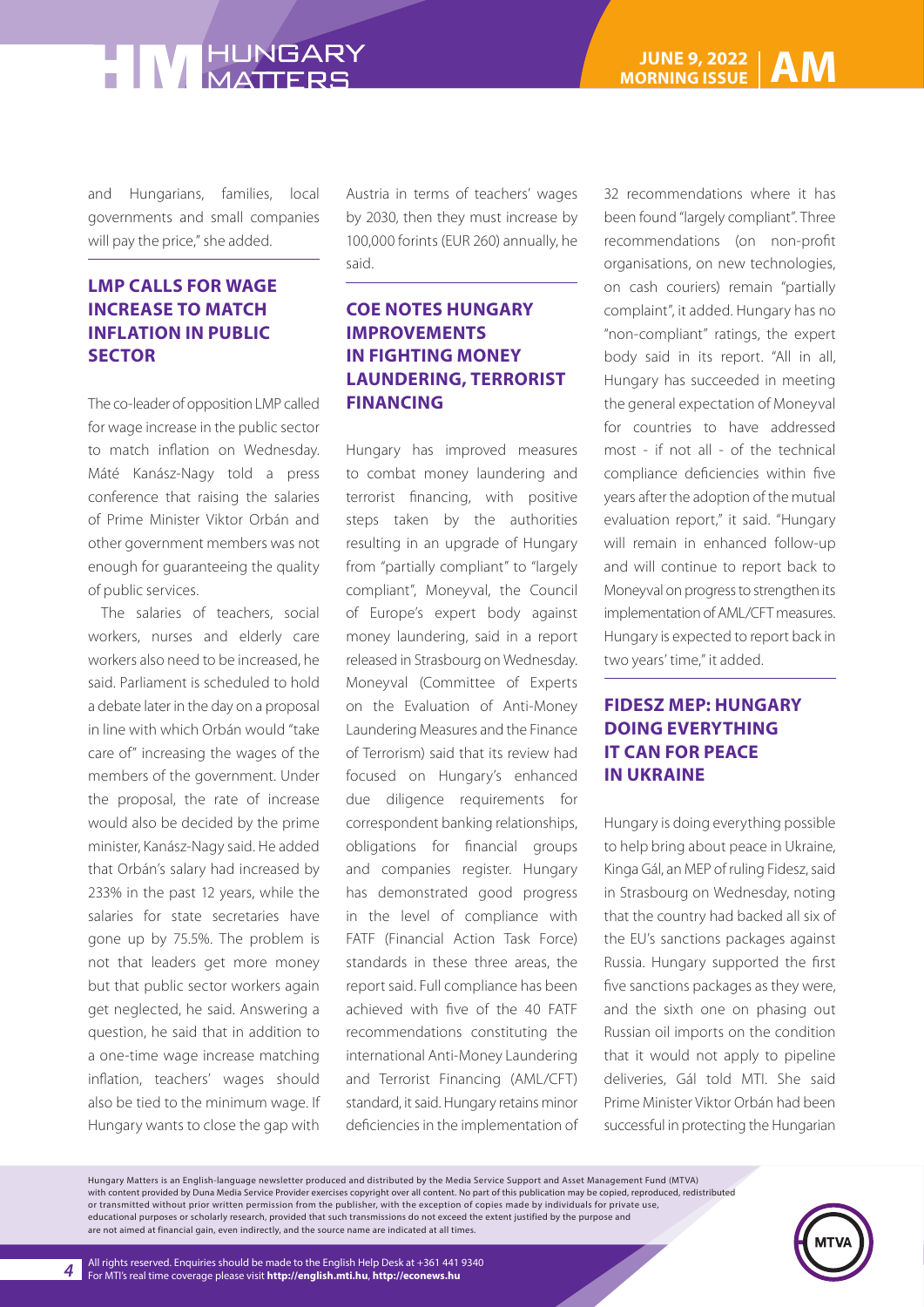government's cap on utility costs at last week's summit of European Union leaders. He was the only leader to stand up for the interests of Hungarian families, but at the same time worked to find a common solution in the interest of European unity, Gál added.

She said there were more and more predictions being made about serious economic problems hitting Europe. "Europe must not find itself in a worse situation than Russia after the sanctions are introduced; we cannot cause more damage for our own peoples," Gál said. "This should be the main factor in the decision making."

Hungary firmly condemns war crimes, Gál said, adding that they should not go unpunished and that Russian aggression "cannot be defended". She noted that Hungary was helping Ukraine by taking in some 10,000 Ukrainian refugees a day and undertaking "one of the largest humanitarian aid operations" in its history. Meanwhile, Gál said Hungary opposed sanctions against religious leaders because "such measures make it harder to establish peace".

### **FIDESZ MEP: EP REJECTS CLIMATE TAX PROPOSAL, 'BIG WIN FOR FIDESZ'**

MEPs have voted down a revision of the EU emissions trading scheme, Fidesz MEP Edina Tóth said on Wednesday, insisting the vote was "a big win for Fidesz MEPs" who fought against the climate tax being broadened to cover people

and families. "The vote shows clearly that the climate package is bleeding from several wounds," Tóth said in a statement, adding that it enjoyed neither political nor social support. Brussels' plan would make citizens and families pay for its green policies, she said, calling this "unacceptable". Major polluters should bear the costs of greening, not ordinary people, the statement added. The tax would also put the Hungarian cap on household utility bills in danger and stoke inflation, the statement said. Fidesz MEPs will carry on fighting against the proposal, she added.

A majority of MEPs today rejected the proposal to broaden the EU's carbon trading scheme, introduce a carbon tax and create a social climate protection fund.

### **POLICE: OVER 10,000 REFUGEES ARRIVE FROM UKRAINE ON TUESDAY**

Fully 5,535 people crossed into Hungary directly from Ukraine on Tuesday, while another 4,932 from Ukraine crossed from Romania, the national police headquarters (ORFK) said. Police issued temporary residence permits valid for thirty days to 19 people, ORFK told MTI. Holders of such permits must contact a local immigration office near their place of residence within thirty days to apply for permanent documents, it added. Budapest police received 174 refugees,

81 children among them, arriving by train, said ORFK.

#### **CATHOLIC CHARITY OPENS HELP CENTRE IN BUDAPEST**

The Hungarian Catholic Charity on Wednesday opened a help centre for Ukrainian refugees who plan to stay for a prolonged period of time in Hungary, with a view to supporting their integration, the charity said on Wednesday. The charity is managing a complex programme providing longterm help, with 66 families supported so far, it said in a statement. Gábor Écsy, the charity's national director, noted at the centre's inauguration that the project has been implemented in partnership with the Catholic Relief Service (CRS). Refugees are being helped to find housing and a job as well as schools for their children and psychosocial support, Écsy said. The charity has also set up a helpline (06 80 630 179) with Ukrainian speakers on hand.

### **HUNGARY REPORTS 1,646 NEW CORONAVIRUS INFECTIONS, 24 DEATHS**

Fully 24 people with Covid-19 symptoms died last week, while 1,646 new infections were registered, koronavirus.gov.hu said in a weekly release of data on Wednesday. Altogether 6,410,533 people have been vaccinated, with 6,197,127 having received a second jab, 3,879,935 a third,

Hungary Matters is an English-language newsletter produced and distributed by the Media Service Support and Asset Management Fund (MTVA) with content provided by Duna Media Service Provider exercises copyright over all content. No part of this publication may be copied, reproduced, redistributed or transmitted without prior written permission from the publisher, with the exception of copies made by individuals for private use, educational purposes or scholarly research, provided that such transmissions do not exceed the extent justified by the purpose and are not aimed at financial gain, even indirectly, and the source name are indicated at all times.